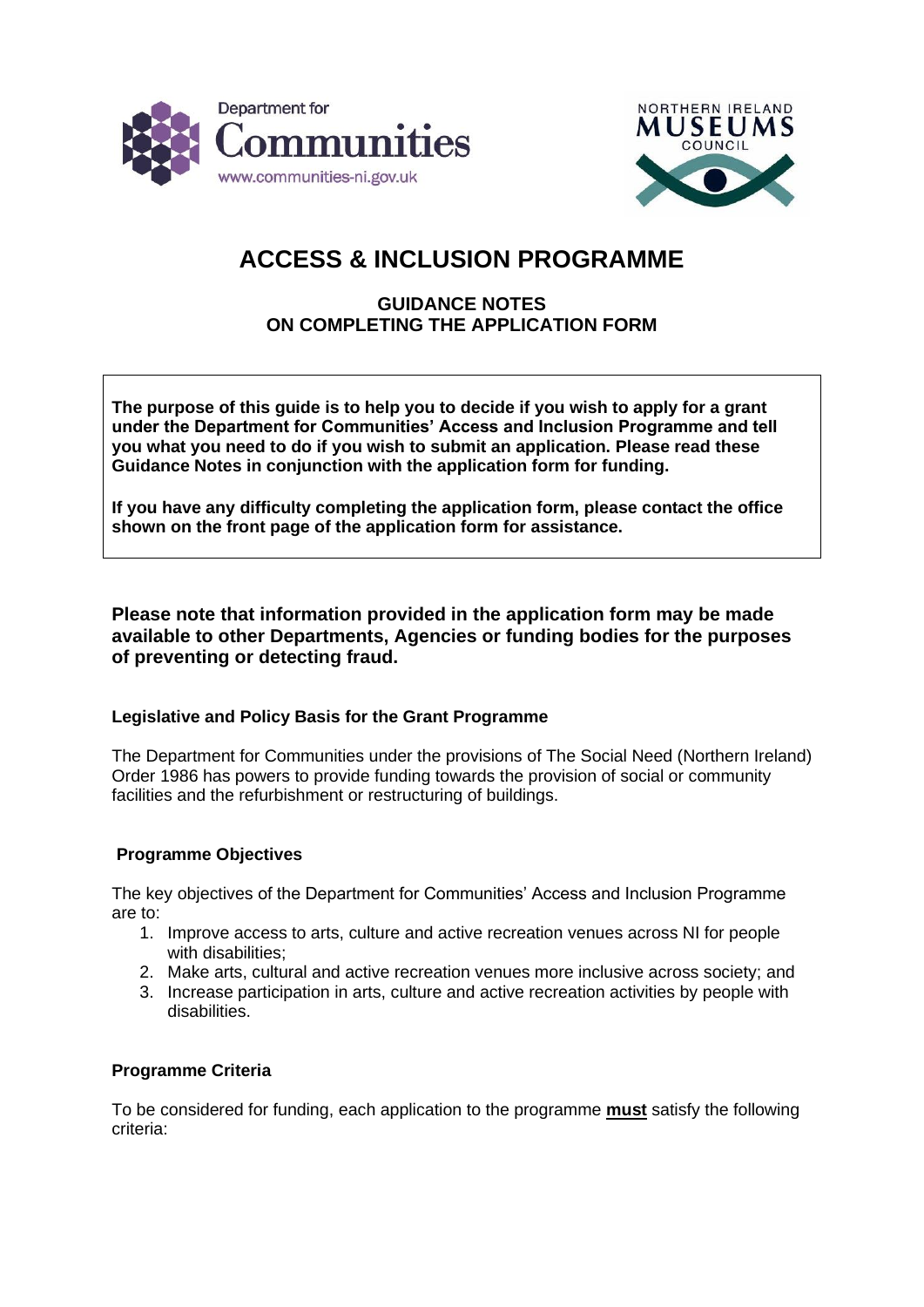- There must be a demonstrable need for the project supported by evidence of consultation with/input from individuals with disabilities or the disability sector.
- An accessibility audit must be completed for each venue applying for funding. **(Waived for 2020/21)**
- The project must have clearly defined and measurable outputs and applicants must be able to demonstrate how they will measure these outputs / results.
- The maximum project cost must not exceed £30,000.
- Each applicant must provide match funding of at least 10% of the total project cost. **(Waived for 2020/21)**
- Additionality Public money spent on a project must be additional, which means that it has to be spent:
	- to allow something to happen that would not otherwise take place;
	- to help something happen sooner than it would otherwise happen; or
	- to improve the quality of an existing project or service.
- If the applicant is a community or voluntary group, the organisation must have an agreed constitution.
	- Museums **accredited** with the NI Museums Council may submit applications to the Programme through the Museums Council who will be responsible for the assessment, scoring and ranking of projects. **In the case of a council owned museum, venue operators must seek the agreement of the relevant Council before submitting an application to NI Museums Council**. This must include confirmation of where the letter of offer should issue ie to NI Museums Council or the parent Council. Councils may still bring forward projects for museums not accredited to the NI Museums Council.
- It is wholly a matter for Councils to decide if they wish to accept applications from external organisations through an open call. Councils will, however, be responsible for the delivery of all projects they promote, whether internal or external.
- All applicants must confirm that projects will complete on or before the last day of the financial year in which the Programme is operating.
- The applicant must have a clear plan on how the project will be sustained at the end of the funding period.
- The Department must be satisfied that the applicant can demonstrate an acceptable level of control over any essential land or buildings.
- The applicant must be able to demonstrate that they have appropriate financial control arrangements, structures and procedures in place to effectively manage any funding awarded by the Department.

#### **Ineligible projects**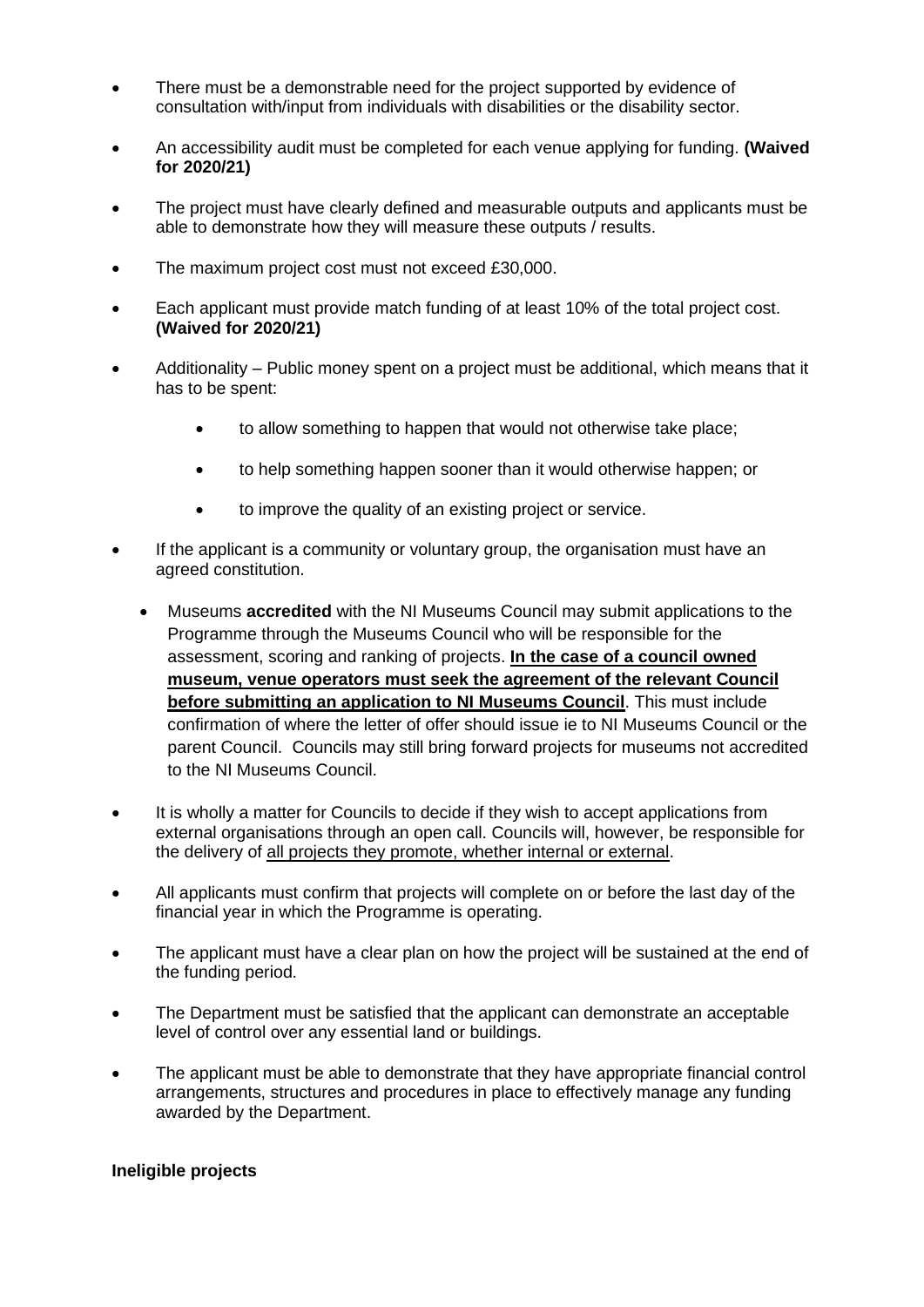The Department will not normally consider funding applications if: -

- The proposed project duplicates funding already received by the group from another source or funder.
- The applicant has failed to supply any information requested by the Department or to comply with monitoring requirements **in respect of a previous grant.**
- The funding requested in the application covers costs that relate to statutory responsibilities.
- The funding is for special equipment or furniture already covered under the Access to Work Programme.
- The proposed project would involve making direct donations, granting endowments or mortgages to individuals, groups or charities.
- The funding requested in the application relates to retrospective costs (that is, funding will not be provided towards the costs of projects which started before the application was submitted to the Department). This also applies to extra costs incurred during a project where prior approval has not been given by way of a re-profile. **Groups should be mindful that submission of an application does not guarantee that funding will be made available.**
- The funding requested in the application relates to debts that were incurred before the application was submitted.
- The proposed project's purpose is to promote any religious or political viewpoint.

### **Conditions of Funding**

The Department will expect applicants to be able to meet the following conditions if funding is awarded to the proposed project: -

- Applicants must be in a position to comply with any conditions attached to the grant that may be included in the Letter of Offer. The Department must be notified immediately if the applicant encounters any problems in complying with the conditions.
- Applicants must be in a position to deliver the project within the agreed timescales. The Department must be notified immediately of any delay or anticipated delay. Should the Department consider any delay to be unacceptable, the grant may lapse and any payments made may be recovered in whole or in part.
- Applicants must comply with the expenditure, receipting, evaluation and monitoring conditions stated in the contract for funding.
- Any person authorised by the Department for Communities including DfC's Internal Audit Unit and the Northern Ireland Audit Office shall have rights of access to asset and accounting records in respect of any assistance provided.
- Applicants should be aware that information on applications and claims for payment for Grant assistance is stored on computer in accordance with the Data Protection Act (DPA) 2018, and that such information may be subject to the Freedom of Information Act 2000; in addition this shall include any applicable national implementing Laws as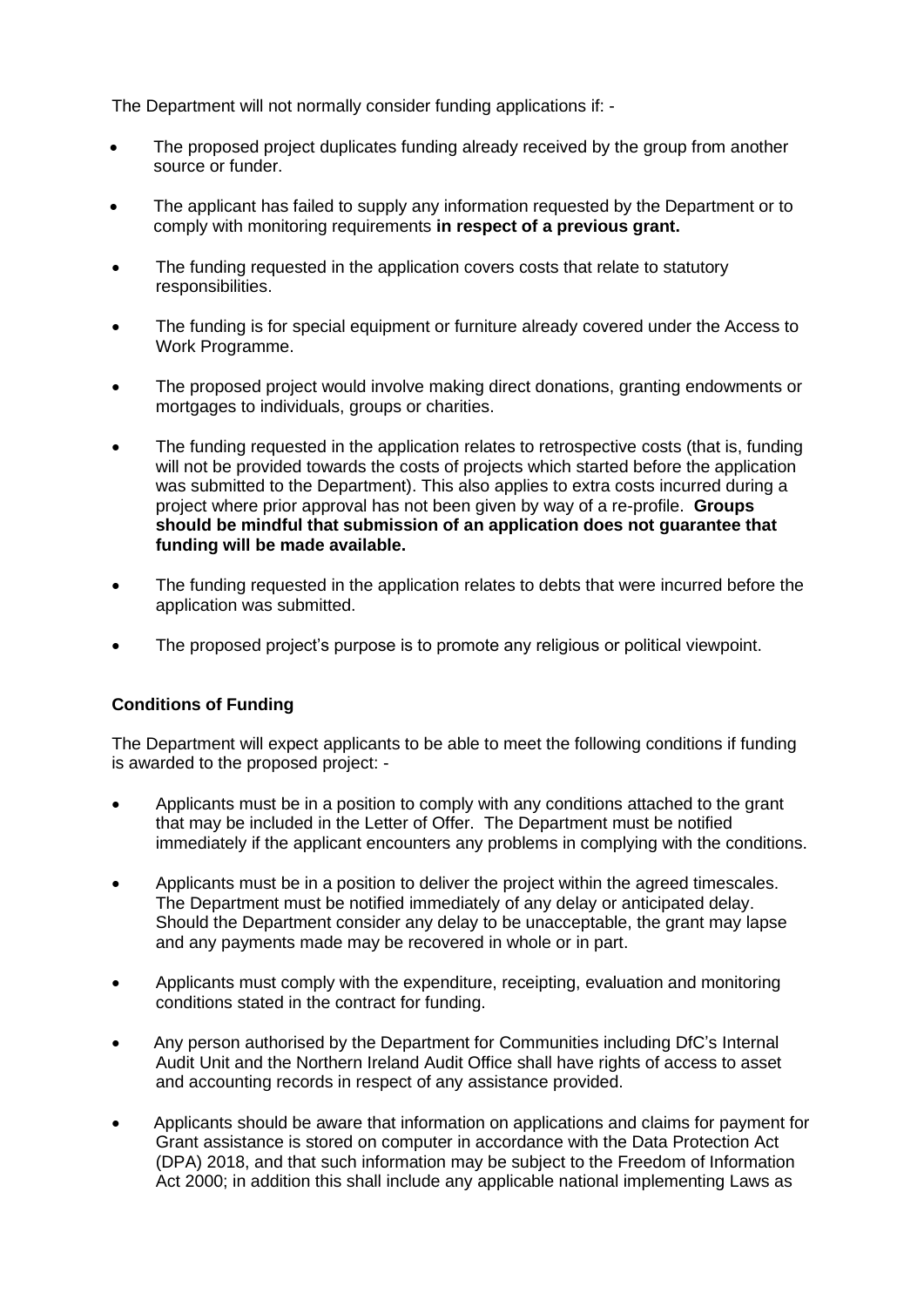amended from time to time including (i) the General Data Protection Regulation (GDPR) and the Law Enforcement Directive (LED) and (ii) Data Protection Act (DPA) 2018 to the extent that it relates to processing of personal data and privacy; and (iii) all applicable Law about the processing of personal data and privacy;

#### **How to apply**

Applications will only be accepted on the DfC application form issued to you.

Before they are submitted to the Department, all applications must be assessed, scored and ranked in order by **NI Museums Council** using the Department's assessment sheet and scoring matrix.

#### **NI Museums Council should submit application forms, assessment sheets and scores to DfC by e-mail. These must be received by the Department before the closing date and time.**

An application must be signed to be deemed valid.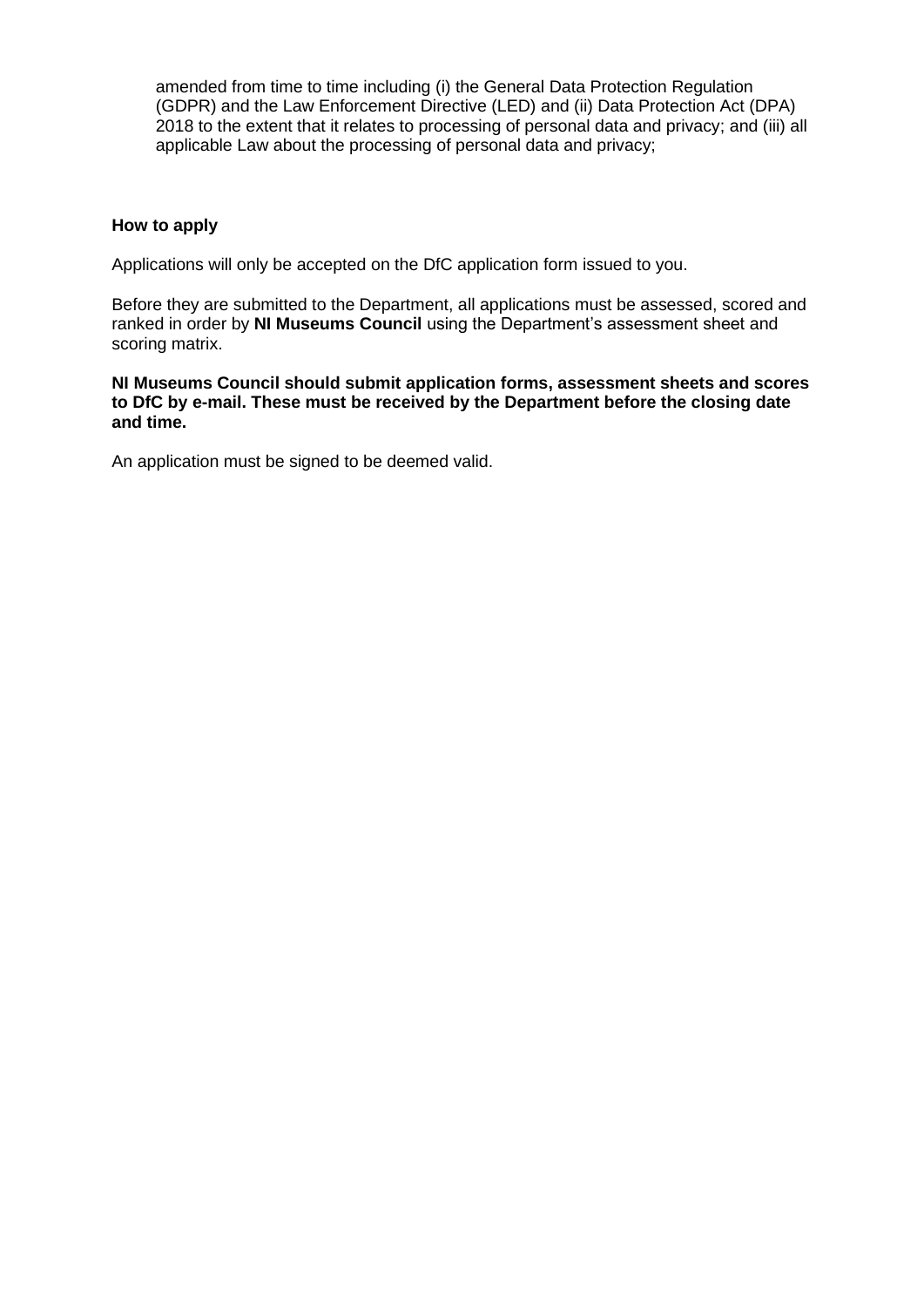## **Part 1 Contact Details**

1(a) Contact details of your Organisation must be provided in this section of the Application Form.

#### **About Your Organisation**

This section of the application form seeks information about the Organisation. The following points should be noted.

- 1(b) to (e) The Department may ask for evidence to confirm these statements, e.g. a copy of the memorandum and articles of association or constitution signed and dated by two registered office bearers or charity reference number.
- 1(f) Please enter the name of the larger organisation if applicable. The Department may ask to see evidence of these statements, i.e. copy of minutes of board/committee meeting at which it was agreed to submit an application for funding to DfC.
- 1(g) If your organisation is registered for VAT i.e. VAT exempt or zero-rated, please indicate this on the form.
- 1(h) Please state number of salaried staff and volunteers in your Organisation. Where you are part of a larger Organisation, details are **not** required for the larger Organisation.
- 1(i) Please indicate if your project venue is located in a rural area, i.e. in a town or area with a population of less than 5,000.

## **Part 2 About your Project**

This section seeks information about the proposed project.

- 2(a) Please try to keep the project title short but as accurate as possible in order to avoid any confusion in the future.
- 2(b) If the project will be based at a different location from the applicant's address, please provide the address for the project.
- 2(c) When describing the project, please provide information on what the project is designed to achieve and how will it be delivered. If the project is to be delivered in partnership with another organisation, please identify that organisation and provide contact details. The project start date will be the date of the Department's Letter of Offer. Please state the expected end date of the project. All projects must complete before the end of the financial year in which the Programme is operating.
- 2(d) Please detail how this project will meet the programme objectives:
	- 1. Improve access to arts, culture and active recreation venues across NI for people with disabilities;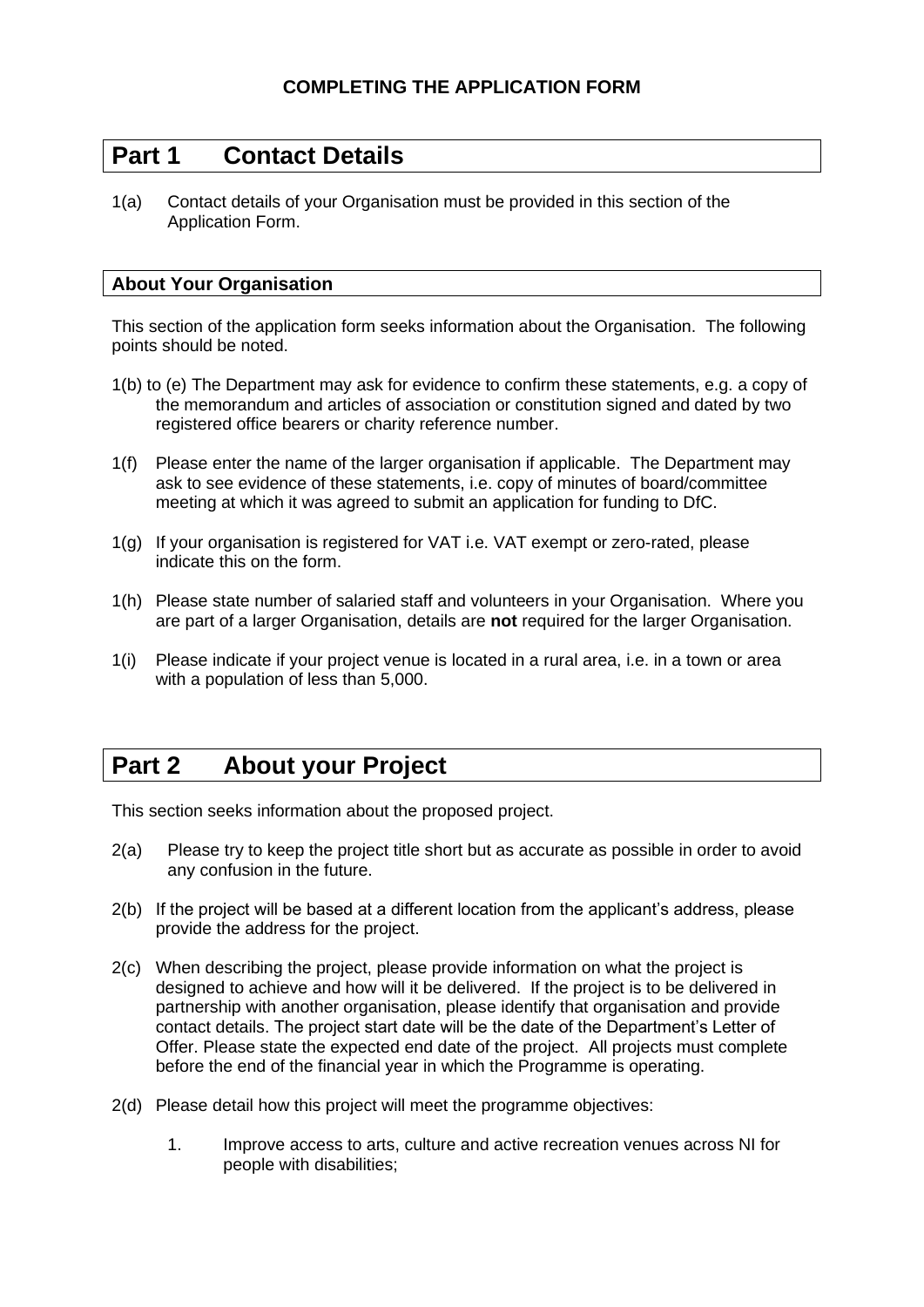- 2. Make arts, cultural and active recreation venues more inclusive across society; and
- 3. Increase participation in arts, culture and active recreation activities by people with disabilities.
- 2(e) When describing the need for the project, please refer to any evidence that is available to demonstrate the need, including any studies, surveys or research into the subject. This can include correspondence/representations from people with disabilities or the disability sector. It is not necessary to provide a hard copy of relevant documents at this stage but details of where this information would be available e.g. an internet link should be provided. If an accessibility audit has been completed for the venue a summary of its recommendations should be provided here.
- 2(f) Please provide details of the number of people with disabilities that currently visit the venue or use the services and/or the quality of service provision. Quantitative data should be provided to demonstrate current participation levels.
- 2(g) Please describe the expected outcomes of the project, what it will achieve and the benefits for people with disabilities. This should include the anticipated increase in participation levels compared to 2(f) above.
- 2(h) If the application is not successful, would the project promoter proceed with the project either through use of own resources or alternative sources of funding? Could the project be completed in a reduced format?
- 2(i) Please discuss the exit strategy and, if there are resource implications, how the project will be sustained when DfC funding ends. Applications will only be considered from venues that are sustainable and will remain open following completion of the project.
- 2(j) If your application is for support to improve access and inclusion at an active recreation site please provide details of how it links into the local Community Planning Action Plan for your district and the Active Living – No Limits Action Plan developed by the Disability Sector: [http://www.sportni.net/sportni/wp](http://www.sportni.net/sportni/wp-content/uploads/2016/10/active-living-no-limits-action-plan-2016-2021.pdf)[content/uploads/2016/10/active-living-no-limits-action-plan-2016-2021.pdf](http://www.sportni.net/sportni/wp-content/uploads/2016/10/active-living-no-limits-action-plan-2016-2021.pdf)
- 2(k) Please describe the reporting arrangements for managing the project and ensuring that objectives/benefits have been achieved. How you will measure the success of the project?

## **Part 3 Finance and Viability**

This section of the form seeks detailed information about the costs and funding arrangements of the proposed project.

- 3(a) Please indicate the **total** estimated cost of the proposed project (**which must not exceed £30,000**). All costs should be identified and fully sourced. Please note that any grant from DfC through this programme will only cover capital costs.
- 3(b) Please provide a breakdown of the funding sources for this project including contributions from Council or own funds. If funding has not been confirmed then please provide details of the current status of the funding application.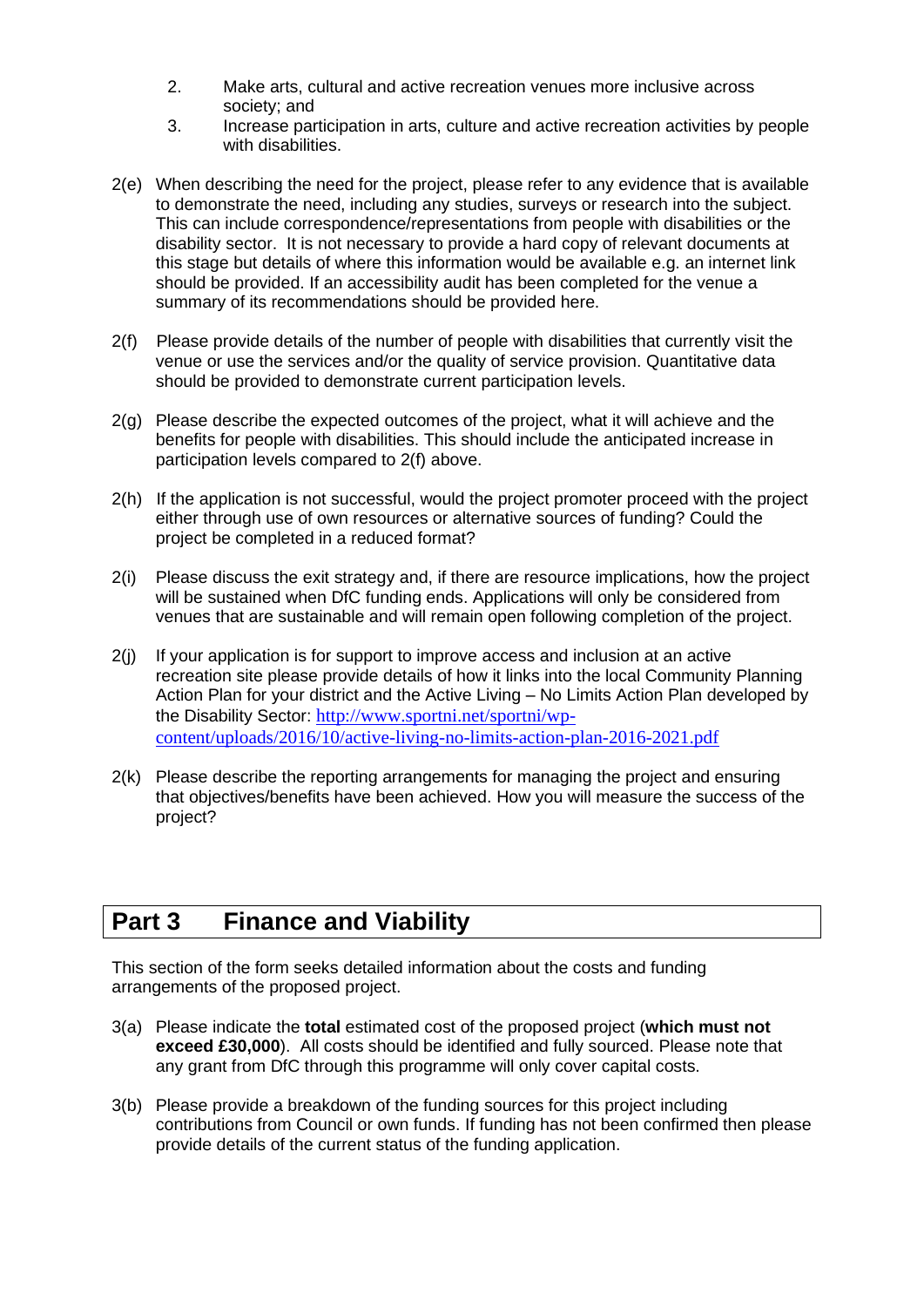3(c) Please provide a full breakdown of all the anticipated costs of the project (not just the items to be funded by DfC). Please list each item separately and continue on a separate sheet if necessary.

If your organisation is VAT registered and able to claim back the VAT on input costs, the amounts entered in the table should be **net** of VAT.

- 3(d) Project viability should be assessed to ensure that public money is not lost on projects that fail prematurely. How did you determine that the preferred option is the best option for the delivery of the project outcomes and demonstrates value for money? Issues that will be considered include:
	- The total cost of the proposed project, including any professional or other fees, VAT, etc;
	- Potential savings that is, the project's costs will offset longer term costs;
	- Targeted increases in participation rates and/or improved experience for people with disabilities.
- 3(e) Projects must be completed before the end of the financial year in which the Programme is operating. Please provide a timeframe for delivery of the project to completion including any steps to cover tendering/procurement processes.

### **Part 4 Project Management and Accountability**

4(a) Please set out the arrangements for managing and monitoring your project. This should include:

- Who is responsible for managing the project; and
- How will the impact of this project on the disability community be measured?
- Who will be responsible for carrying out a post project evaluation and what impacts/benefits will be evaluated?

## **Part 5 Target Group**

5(a) Under Section 75 Equality Legislation of the NI Act 1998, the Department, in carrying out its functions, is required to have due regard to the need to promote equality of opportunity and is keen to monitor the different types of impairment that projects supported by this programme will have an impact upon. Please therefore provide an indication of the type(s) of impairment that your project is aimed at.

# **Part 6 Supporting Evidence and Declaration**

6(a) The Department may ask to see certain pieces of documentary evidence. You may also provide additional information or other documentation which you consider relevant in support of your application e.g. community survey document, evidence of need etc.